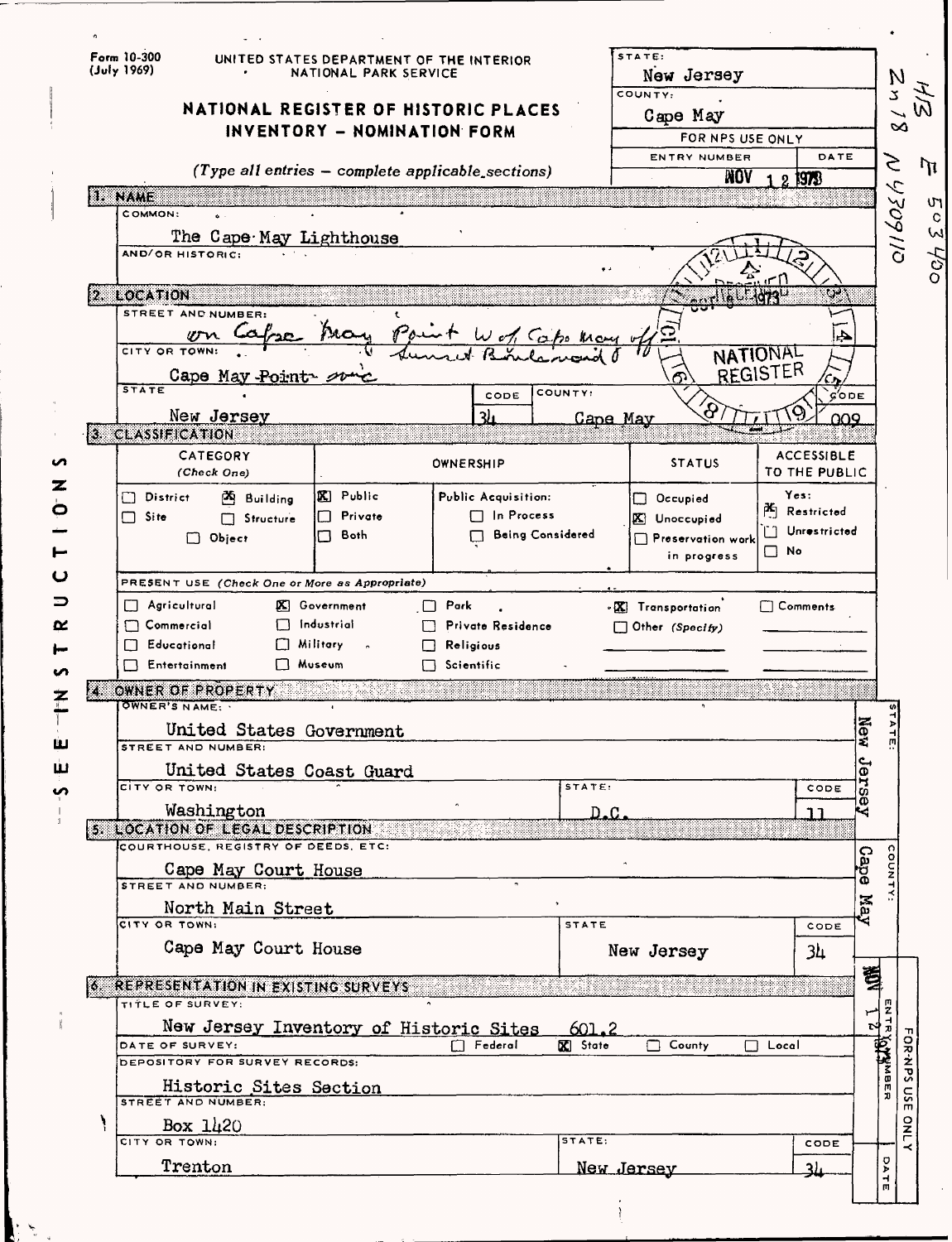| Description<br><b>CONDITION</b> |                | (Check One)                |                  |                     |              |                            |  |
|---------------------------------|----------------|----------------------------|------------------|---------------------|--------------|----------------------------|--|
|                                 | Excellent      | $\blacktriangleright$ Good | $\Box$ Fair      | <b>Deteriorated</b> | Ruins        | <b>Unexposed</b><br>. .    |  |
|                                 | (Check One)    |                            |                  |                     | (Check One)  |                            |  |
|                                 | <b>Altered</b> |                            | <b>Unaltered</b> |                     | $\Box$ Moved | $\mathbb{F}$ Original Site |  |

The Cape May Lighthouse is situated at the Southern point of New Jersey directly across from the Hen lopen Light in Deleware. It is one hundred and seventy five feet high and can be seen for over nineteen miles. The lighthouse is solid white except for the bright red brick lantern.

The lighthouse light gives a four second, two million candle power flash every thirty seconds from a height of one hundred sixty five feet above sea level. The original lens has been removed.

The spiral staircase extends the height of the structure.

## CONGRESSIONAL REPRESENTATION

Hon. Harrison A. Williams Hon. Clifford P. Case Hon. Charles W. Sandman  $(2nd District)$  C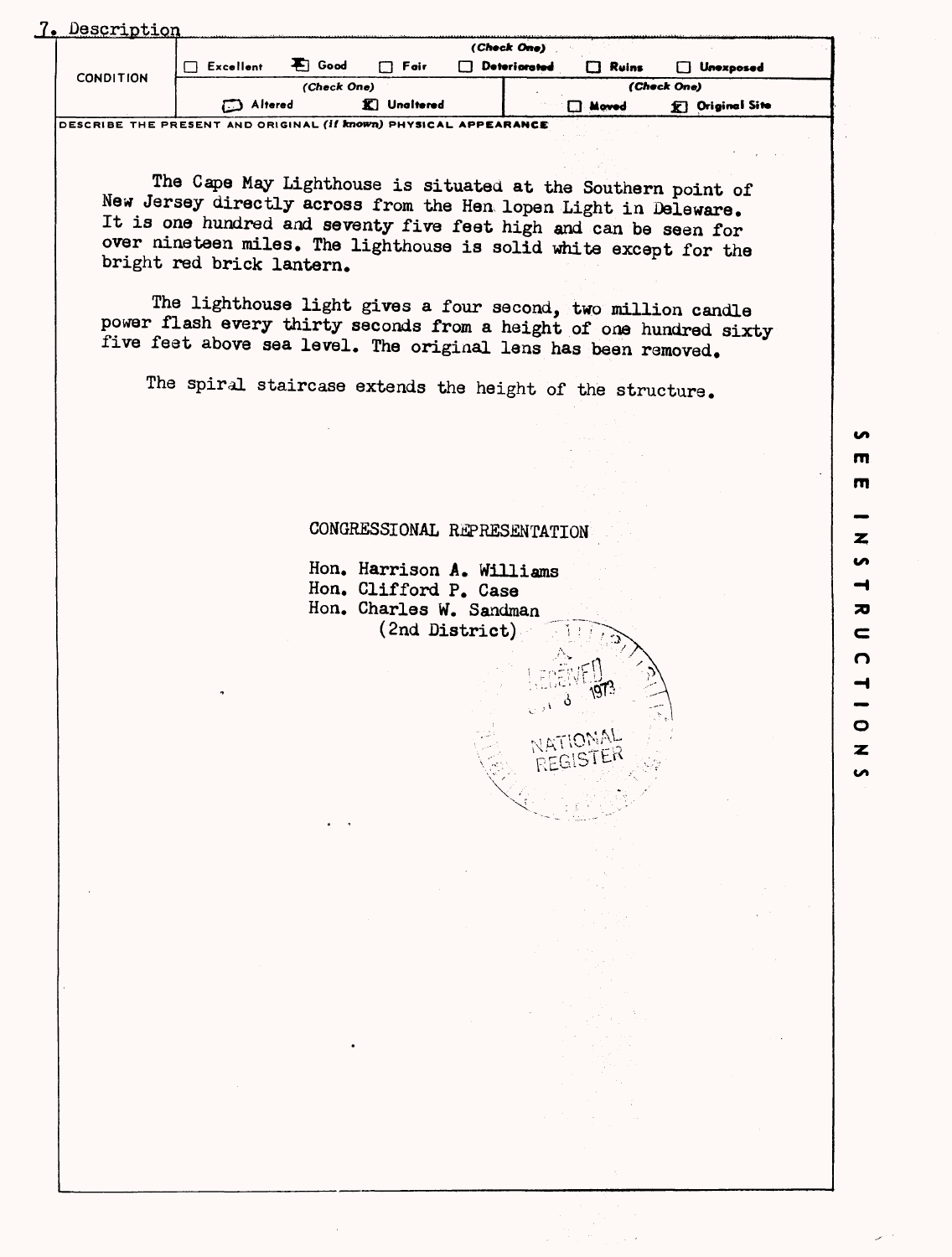| PERIOD (Check One or More as Appropriate)                | Links C<br>29.000                          |                       |                     |
|----------------------------------------------------------|--------------------------------------------|-----------------------|---------------------|
|                                                          | $Pre-Column$ $\Box$ 16th Century           | $18th$ Century        | $\Box$ 20th Century |
| 15th Century                                             | $\Box$ 17th Century<br>$\omega_{\rm{eff}}$ | 19th Century<br>X.    |                     |
| SPECIFIC DATES) (If Applicable and Known)                | 1859                                       |                       |                     |
| AREAS OF SIGNIFICANCE (Check One or More as Appropriate) |                                            |                       |                     |
| Abor iginal                                              | Education                                  | Political             | Urban Planning      |
| $\Box$ Prohistoric                                       | Engineering                                | Religion/Phi.         | Other (Specity)     |
| <b>Historic</b><br>. .                                   | Industry                                   | losophy               |                     |
| <b>Agriculture</b>                                       | Invention                                  | Science               |                     |
| <b>Architecture</b>                                      | Landscape                                  | Sculpture             |                     |
| Art<br>. .                                               | <b>Architecture</b>                        | Social/Human-         |                     |
| Commerce                                                 | Literature                                 | itarian               |                     |
| Communications                                           | Military<br>п                              | Theater               |                     |
| Conservation                                             | Music                                      | Transportation<br>X I |                     |

**STATEMENT OF SIGNIFICANCE**

It has been said that the English built a lighthouse here in  $1744$ at the same time as the one that was built on Cape Hen, lopen. There is not sufficient evidence to actually confirm this, though.

After the Revolutionary War, Congress authorized a commision to purchase a site on Cape May for a lighthouse. By a deed dated September  $23$ ,  $1785$ , Thomas Hand 2nd conveyed a tract of land on a high bluff to the Board of Wardens of She.Port of Philadelphia. A letter of November 12, 1785 confirms this conveyance. No records confirm whether a lighthouse was actually built on this land which has long since been covered by the Ocean.

In 1821, Congress again approved an appropriation for building a lighthouse on Cape May. The structure was completed in October of 1823. This lighthouse was seventy five feet high. It had a stone foundation and the walls were twenty five feet in diameter and six feet thick at the base. It tapered to two and one half feet at the top.

By  $1847$  this lighthouse had to be moved as the sea had encroached to such an extent that the tower was surrounded by water and the foundation was threatened. The site of this lighthouse is now one hundred yards out from the present shore line.

This 1823 lighthouse was rebuilt on a high bluff called Great Island about one-third a mile from its present position. The existing lighthouse was erected at Cape May Point in 1859. The 1847 lighthouse was torn down. All that remains is a remnent of the base.

The 1859 lighthouse is situated on land that was part of "The Cape May Plantation" of John Stites, mariner, who purchased it from the West Jersey Society. He conveyed it to his older son John, from whom the government purchased it in 1822.



 $\overline{\mathbf{z}}$  $\bullet$  $\mathbf \omega$  $\Rightarrow$  $\alpha$ Н **i**  $\overline{\mathbf{z}}$ ш ш  $\mathbf{v}$ 

**in**